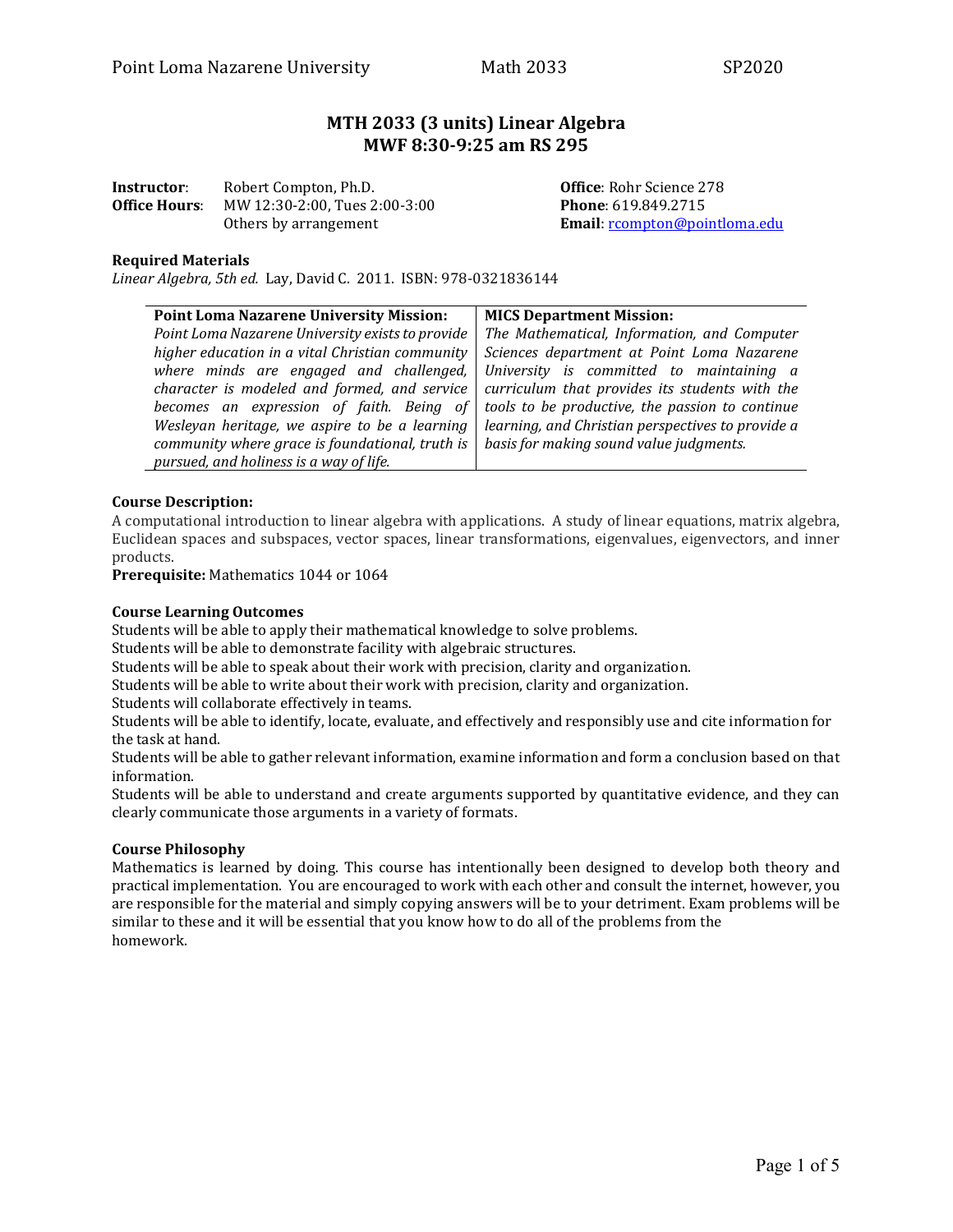# **Grading Policies**

| <b>Grading Distribution</b>    | <b>Percent</b> |
|--------------------------------|----------------|
| Two Examinations at 20% each   | 40             |
| Final Exam                     | 30             |
| <b>Homework and Activities</b> | 25             |
| Literature Review              | 5              |
| Total                          | 100            |

## **Grading scale**

| Grading Scale in percentages   A |                                                                                                                                                                     |  |
|----------------------------------|---------------------------------------------------------------------------------------------------------------------------------------------------------------------|--|
|                                  | $\ $ (87.5, 90) $\ $ (77.5, 80) $\ $ (67.5, 70)                                                                                                                     |  |
|                                  | $\mid$ [92.5, 100] $\mid$ [82.5, 87.5] $\mid$ [72.5, 77.5] $\mid$ [62.5, 67.5] $\mid$                                                                               |  |
|                                  | $\begin{bmatrix} 90, 92.5 \end{bmatrix}$ $\begin{bmatrix} 80, 82.5 \end{bmatrix}$ $\begin{bmatrix} 70, 72.5 \end{bmatrix}$ $\begin{bmatrix} 60, 62.5 \end{bmatrix}$ |  |

#### **Grade components**:

The grade components are homework (text exercises), tests, and the final examination.

- **Late work**. A written assignment or computer assignment is late if it is not received at the beginning of class on the due date. Late work need not be accepted. Work accepted late may be assessed a penalty. Make-up tests will only be given by arrangement with the instructor for reasons of documented emergency.
- **Accuracy of solutions**. Written assignments and examination questions and problems must be formulated carefully in terms of words and symbols used in the course. Credit is determined by the degree to which answers and solutions respond to the specific question or problem stated. Maximize your credit by learning the language and symbols of the course.
- **Written Assignments**. Collected assignments must be prepared in a style suitable for grading. The following guidelines are used to determine credit:
	- o the organization must be easy to follow
	- o the work must be legible
	- $\circ$  complete solutions must be written for problems (not just answers); answers must be clearly marked
	- o use complete sentences to answer questions
- **Literature Reviews:** You will be responsible for finding two journal article applying tools from linear algebra and then writing a brief summary to present to the class. Grading details and dates will be provided in class.
- **Examinations and the Final Examination**. Examinations and the Final Examination will include problems and questions over material assigned in the text, readings and handouts, as well as material presented in class.

No examination shall be missed without prior consent or a well-documented emergency beyond your control. A score of zero will be assigned for an examination that is missed without prior consent or a well-documented emergency beyond your control.

The examination schedule is included in the daily schedule. This instructor does not intend to accept excuses such as poor communication with parents, benefactors, surf team sponsors and/or travel agents.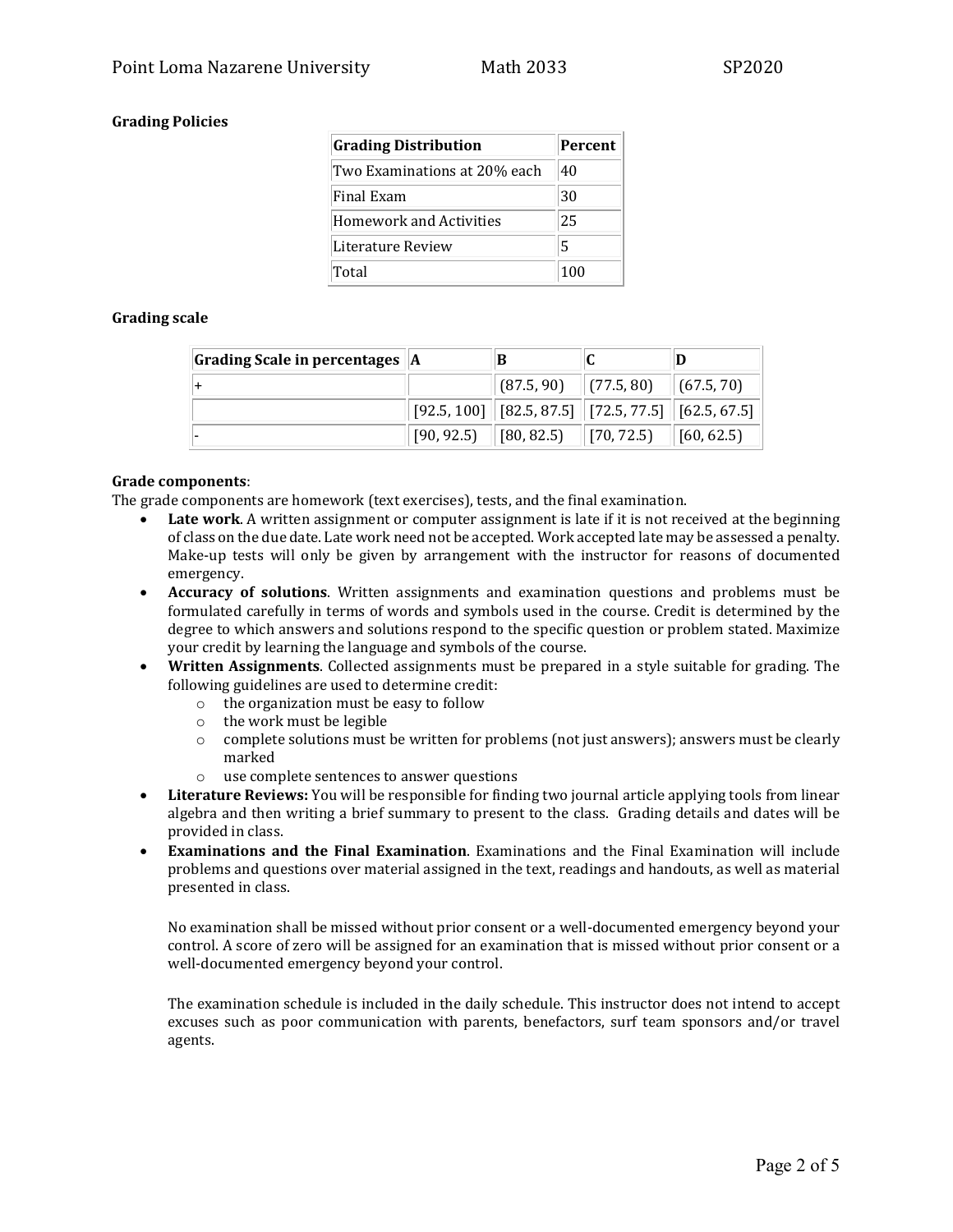#### **Attendance:**

Attendance is expected at each class session. In the event of an absence you are responsible for the material covered in class and the assignments given that day.

Regular and punctual attendance at all classes is considered essential to optimum academic achievement. If the student is absent from more than 10 percent of class meetings, the faculty member can file a written report which may result in de-enrollment. If the absences exceed 20 percent, the student may be de-enrolled without notice until the university drop date or, after that date, receive the appropriate grade for their work and participation. See http://catalog.pointloma.edu/content.php?catoid=24&navoid=1581#Class\_Attendance in the Undergraduate Academic Catalog.

#### **Class Enrollment:**

It is the student's responsibility to maintain his/her class schedule. Should the need arise to drop this course (personal emergencies, poor performance, etc.), the student has the responsibility to follow through (provided the drop date meets the stated calendar deadline established by the university), not the instructor. Simply ceasing to attend this course or failing to follow through to arrange for a change of registration (drop/add) may easily result in a grade of F on the official transcript.

#### **Academic Accommodations:**

While all students are expected to meet the minimum standards for completion of this course as established by the instructor students with disabilities may require academic adjustments, modifications or auxiliary aids/services. At Point Loma Nazarene University (PLNU), these students are requested to register with the Disability Resource Center (DRC), located in the Bond Academic Center. (DRC@pointloma.edu or 619-849- 2486). The DRC's policies and procedures for assisting such students in the development of an appropriate academic adjustment plan (AP) allows PLNU to comply with Section 504 of the Rehabilitation Act and the Americans with Disabilities Act. Section 504 (a) prohibits discrimination against students with special needs and guarantees all qualified students equal access to and benefits of PLNU programs and activities. After the student files the required documentation, the DRC, in conjunction with the student, will develop an AP to meet that student's specific learning needs. The DRC will thereafter email the student's AP to all faculty who teach courses in which the student is enrolled each semester. The AP must be implemented in all such courses.

If students do not wish to avail themselves of some or all of the elements of their AP in a particular course, it is the responsibility of those students to notify their professor in that course. PLNU highly recommends that DRC students speak with their professors during the first two weeks of each semester about the applicability of their AP in that particular course and/or if they do not desire to take advantage of some or all of the elements of their AP in that course.

#### **Academic Honesty:**

Students should demonstrate academic honesty by doing original work and by giving appropriate credit to the ideas of others. Academic dishonesty is the act of presenting information, ideas, and/or concepts as one's own when in reality they are the results of another person's creativity and effort. A faculty member who believes a situation involving academic dishonesty has been detected may assign a failing grade for that assignment or examination, or, depending on the seriousness of the offense, for the course. Faculty should follow and students may appeal using the procedure in the university Catalog. See [http://catalog.pointloma.edu/content.php?catoid=24&navoid=1581#Academic\\_Honestyf](http://catalog.pointloma.edu/content.php?catoid=24&navoid=1581#Academic_Honesty)or definitions of kinds of academic dishonesty and for further policy information.

#### **Final Exam: 7:30-10:00 AM, Monday May 4, 2016**

The final exam date and time is set by the university at the beginning of the semester and may not be changed by the instructor. This schedule can be found on the university website and in the course calendar. No requests for early examinations will be approved. Only in the case that a student is required to take three exams during the same day of finals week, is an instructor authorized to consider changing the exam date and time for that particular student.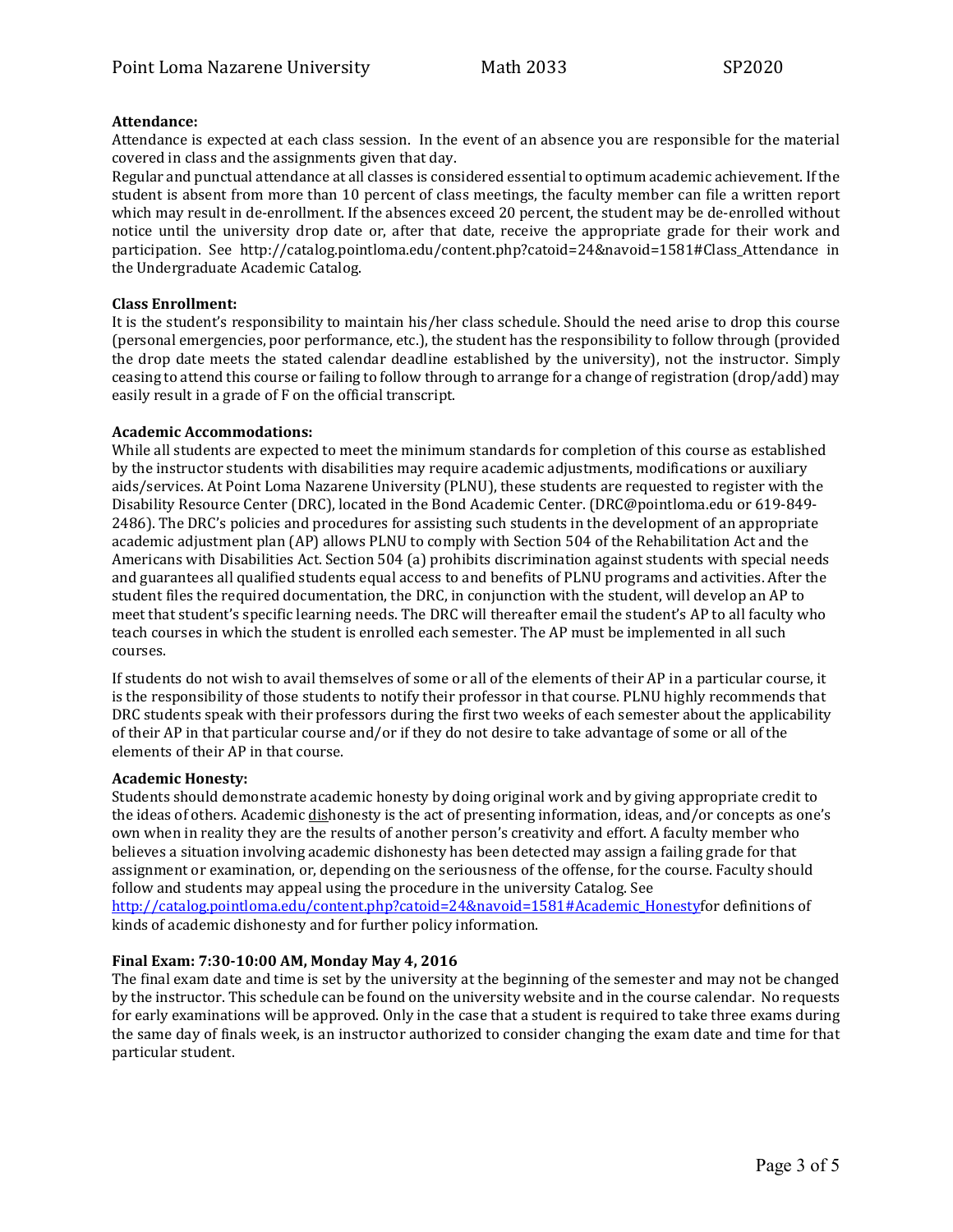## **Copyright Protected Materials:**

Point Loma Nazarene University, as a non-profit educational institution, is entitled by law to use materials protected by the US Copyright Act for classroom education. Any use of those materials outside the class may violate the law.

#### **Credit Hour:**

In the interest of providing sufficient time to accomplish the stated course learning outcomes, this class meets the PLNU credit hour policy for a 3 unit class delivered over 15 weeks. Specific details about how the class meets the credit hour requirements can be provided upon request.

**Cell Phones:** Turn off any cell phone, pager or things that make noise while you are in class. Also, do not text or work on other classes while in class -to do so is disrespectful to me and your classmates.

**General Advice:** The key to success in this class is to attend lectures regularly and do your homework. You learn mathematics by doing it yourself. You should expect to spend approximately two hours outside of class working on homework and going over concepts for every one hour in class. When doing your homework, please note it is normal to not be able to do every problem correctly on the first attempt. Do not be discouraged, instead, seek help.

#### **Sources of Help:**

- 1. Me. If you have questions, ask me. See office hours.
- 2. FREE TUTORING- Math Learning Center, RS-230. Hours are posted on the door.
- 3. Other classmates. Form study groups! Work together!

#### **The Final Exam is 7:30-10:00 Monday May 4, 2016 and it is a Comprehensive Examination.**